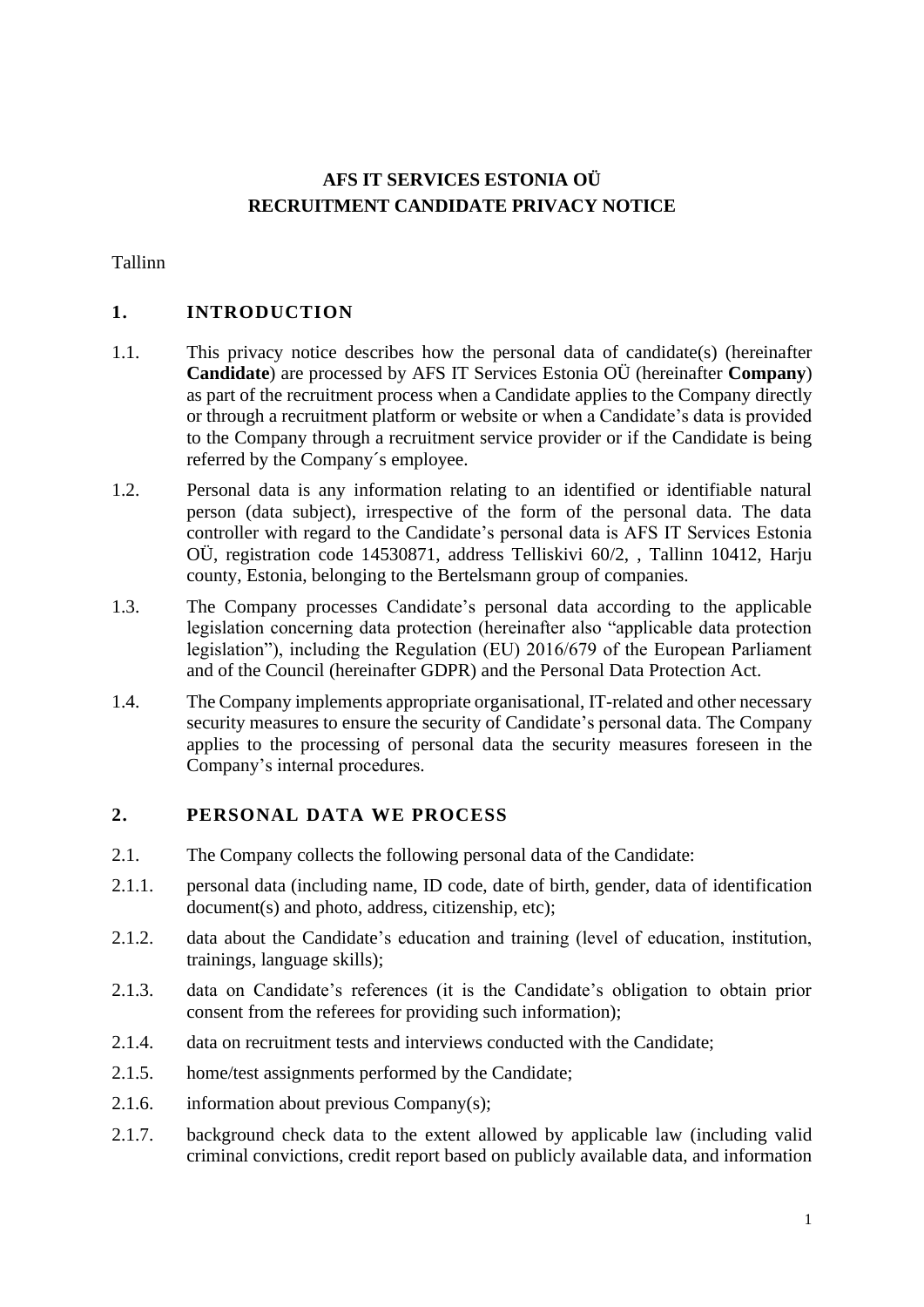made public by the Candidate on the Internet that may be required for the legitimate interests of the Company).

- 2.1.8. contact details (including address, phone number, e-mail address, social media etc);
- 2.1.9. other data that the Candidate has provided voluntarily to the Company (e.g. Candidate's CV, reference letters) or that the Company has become aware of during the recruitment process.

### **3. PURPOSES FOR PROCESSING PERSONAL DATA**

- 3.1. The Company processes the personal data for the following purposes:
- 3.1.1. communicating with the Candidate;
- 3.1.2. verifying the Candidate's background and qualifications;
- 3.1.3. the preparations to enter into an employment, service, authorisation or other contract concluded with the Candidate;
- 3.1.4. compliance with legal obligations (including obligations arising from Employment Contracts Act, Law of Obligations Act, Health Insurance Act, Taxation Act, etc);
- 3.1.5. the communication within the organisation.

#### **4. LEGAL BASIS FOR PROCESSING PERSONAL DATA**

- 4.1. The legal basis for processing personal data for the purposes specified above may be:
- 4.1.1. processing for the preparation or performance of the agreement between the Company and the Candidate;
- 4.1.2. processing for fulfilling the Company's legal obligations;
- 4.1.3. the Company's legitimate interest;
- 4.1.4. processing for the establishment, exercise or defence of legal claims.

#### **5. SHARING PERSONAL DATA**

- 5.1. In certain instances the Company may, to the extent permitted by applicable data protection legislation, transfer personal data to other Bertelsmann group companies, occupational health professionals, government agencies or other institutions or thirdparty service providers, e.g. the Social Insurance Board and accounting and legal service providers, for fulfilling the purposes described in section 3. The Company may also use recruitment service providers and recruitment platforms with whom some of the Candidate's data may be shared or who may process the data on the Company's behalf. The Company does this only in accordance with the applicable data protection legislation.
- 5.2. The recipients to whom the Candidate's personal data may be transferred are only the persons who need the personal data for fulfilling the purposes stated in section 3. Candidate's personal data may also be transferred to the Company's employees on a need-to-know basis.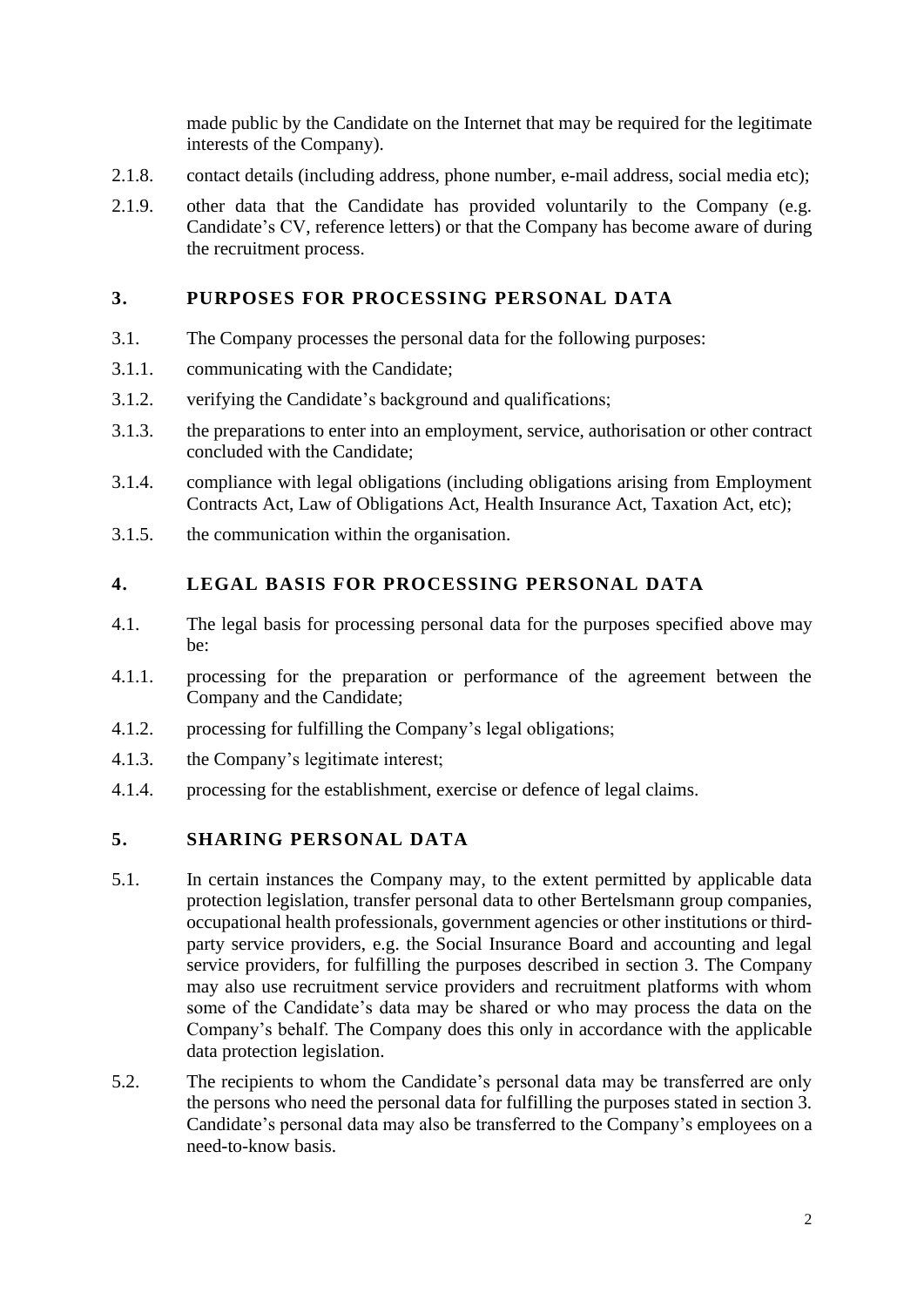#### **6. TRANSFERS OUTSIDE THE EEA**

6.1. The Company transfers data outside of the European Economic Area (EEA, i.e. the Member States of the European Union, together with Norway, Iceland and Liechtenstein) only where it is compliant with the applicable data protection legislation and the means of transfer provides adequate safeguards in relation to the Candidate's data.

### **7. STORING PERSONAL DATA**

7.1. The Company retains the personal data of the Candidate until the purposes described in section 3 have been fulfilled or according to the statutory retention periods or as long as it is needed for possible future legal disputes between the Company and the Candidate.

#### **8. CANDIDATES' RIGHTS**

- 8.1. According to the applicable data protection legislation, the Candidate as a data subject has the following rights, taking into account the statutory restrictions from applicable data protection legislation upon exercising these rights:
- 8.1.1. right to obtain information about the personal data processed about the Candidate;
- 8.1.2. right to the rectification of personal data in case the data are incorrect;
- 8.1.3. right to demand the erasure of personal data except when the Company can lawfully refuse such a request;
- 8.1.4. right to demand the restriction of personal data processing;
- 8.1.5. right to object to the processing of his/her personal data;
- 8.1.6. right to data portability.
- 8.2. In order to exercise the rights described above or if the Candidate finds that his/her personal data has been unlawfully processed or if the Candidate has any other complaints, the Candidate may contact Company´s Data Protection Coordinator (DPC) (e-mail: afs-ee.dpc@arvato.com).The Candidate also has the right to lodge a complaint with the competent data protection supervisory authority or file a claim with the court if the Candidate finds that his/her personal data has been processed unlawfully. The competent data protection supervisory authority in Estonia is the Estonian Data Protection Inspectorate (Andmekaitse Inspektsioon, address Tatari 39, 10134 Tallinn; e-mail: [info@aki.ee](mailto:info@aki.ee) ; phone number: +372 627 4135; website: [www.aki.ee\)](http://www.aki.ee/)

*Annex 1 - Recruitment Process Approval of Maintaining Personal Data*